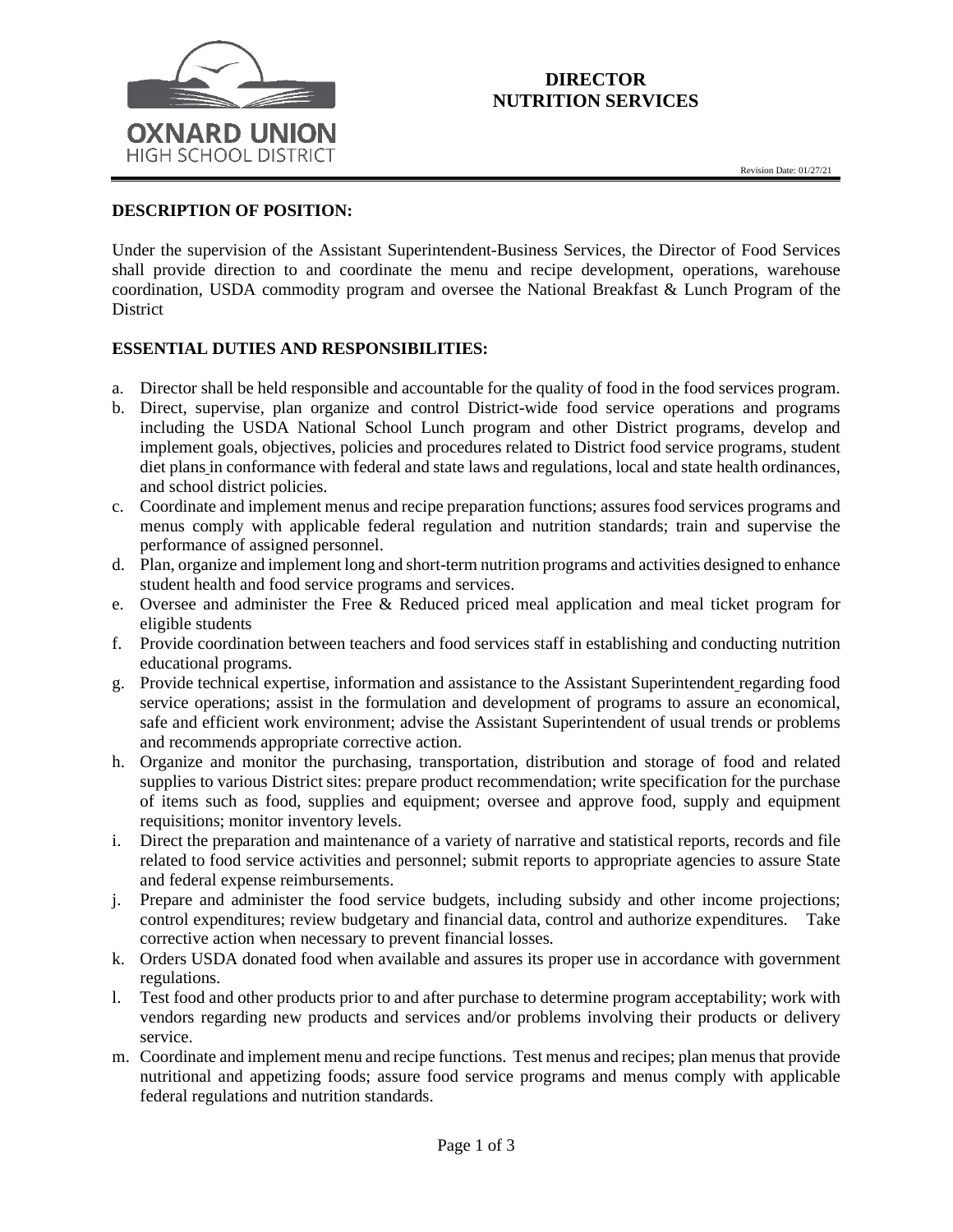- n. Train and supervise the performance of assigned personnel. Plan and direct districtwide meetings and workshops to provide training in food preparation and service, sanitation and nutrition.
- o. Oversee the operations of computerized point of sale (POS) system; plan, purchase, interface and coordinate with technology and facilities on equipment requirements and placement; coordinate activities with accounting to assure student information accounting software interfaces properly with the POS system.
- p. Develop public information materials and media releases pertaining to school food service programs.
- q. Meet no less than twice per year with students, teachers, parents, vendors, employees and community groups to share food service program matters. Communicate with other administrators, personnel, vendors, students, and parents and outside organization to coordinate food service activities and programs, resolve issues and conflicts and exchange information. Facilitate the site and district wellness committees as per the district wellness policy.
- r. Keep abreast of developments in school food service management and nutrition education.
- s. Perform other tasks and assume responsibilities as may be assigned by the proper authority.

### **PHYSICAL DEMANDS AND WORKING CONDITIONS:**

The position requires the ability to see for purposes of performing essential job duties, reading directions, recipes, menus, and other printed matter; understand speech at normal levels in person and on the telephone; communicate so others will be able to clearly understand a normal conversation in person and on the telephone; operate office and kitchen equipment with dexterity; and occasionally lift/carry equipment and supplies weighing up to 25 pounds. The duties are performed in an office and school cafeteria; there may be bending to retrieve supplies and equipment, pushing/pulling equipment and supplies, and reaching in all directions.

### **REQUIREMENTS:**

### **KNOWLEDGE AND ABILITIES**

Knowledge of:

- Principles and techniques of supervision.
- Instruction, and assignment of personnel.
- Principles and methods of quantity food production and service.
- Principles of sanitation and safety relating to food preparation service and storage.
- Nutrition as it applies to children and menu planning procedures.
- Principles of cost control and record keeping.
- Safe work practices.
- Regulations pertaining to Federal child nutrition programs.

Ability to:

- Provide leadership and effectively direct and supervise the work of others.
- Follow verbal and written instructions.
- Exercise good judgment and work independently in the absence of supervision.
- Keep accurate records and prepare written reports.
- Operate a computer and peripheral equipment.
- Utilize e-mail, word processing, spreadsheet, and point of sale programs.
- Adapt to changing situations.
- Establish and maintain effective working relationships with staff members, parents, and students.

| <b>WORK YEAR:</b>  | 12 month Classified Management Work Calendar                                            |
|--------------------|-----------------------------------------------------------------------------------------|
| <b>CREDENTIAL:</b> | N/A                                                                                     |
| <b>EDUCATION:</b>  | A bachelor's degree with an academic major or area of concentration in food and         |
|                    | nutrition, food service management, dietetics, family and consumer sciences, nutrition  |
|                    | education, culinary arts, business, or a related field; OR A bachelor's degree with any |